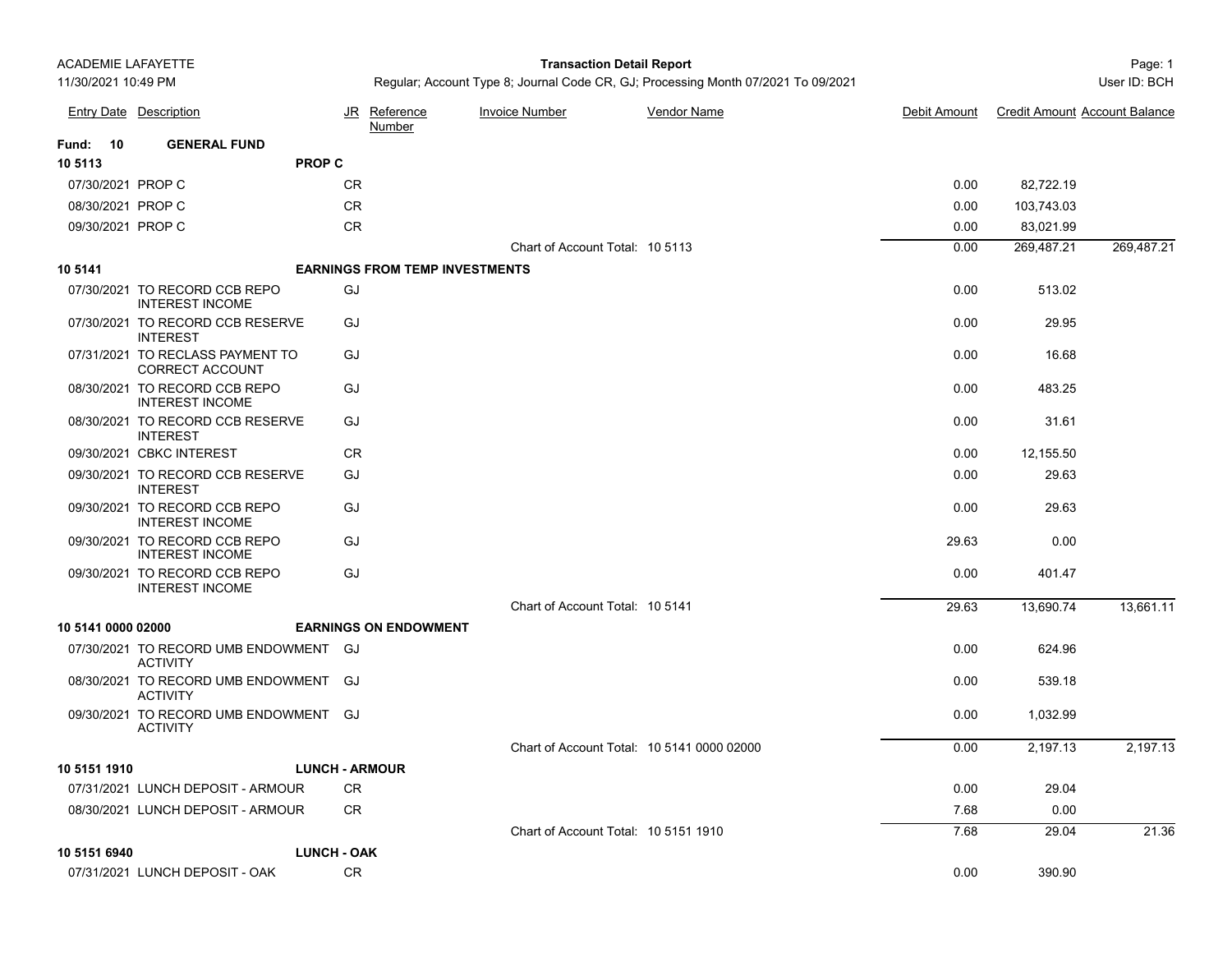| <b>ACADEMIE LAFAYETTE</b> |                                                            |                    |                                  | <b>Transaction Detail Report</b>           |                                                                                   |              |                                      | Page: 2      |
|---------------------------|------------------------------------------------------------|--------------------|----------------------------------|--------------------------------------------|-----------------------------------------------------------------------------------|--------------|--------------------------------------|--------------|
| 11/30/2021 10:49 PM       |                                                            |                    |                                  |                                            | Regular; Account Type 8; Journal Code CR, GJ; Processing Month 07/2021 To 09/2021 |              |                                      | User ID: BCH |
|                           | <b>Entry Date Description</b>                              |                    | JR Reference<br>Number           | <b>Invoice Number</b>                      | <b>Vendor Name</b>                                                                | Debit Amount | <b>Credit Amount Account Balance</b> |              |
| 10 5151 6940              |                                                            | <b>LUNCH - OAK</b> |                                  |                                            |                                                                                   |              |                                      |              |
|                           | 08/30/2021 LUNCH DEPOSIT - OAK                             |                    | <b>CR</b>                        |                                            |                                                                                   | 391.20       | 0.00                                 |              |
|                           |                                                            |                    |                                  | Chart of Account Total: 10 5151 6940       |                                                                                   | 391.20       | 390.90                               | (0.30)       |
| 10 5151 6940 00198        |                                                            |                    | FOOD SALES - SS18-19             |                                            |                                                                                   |              |                                      |              |
|                           | 07/31/2021 SUMMER LUNCH OAK                                |                    | <b>CR</b>                        |                                            |                                                                                   | 0.30         | 0.00                                 |              |
|                           |                                                            |                    |                                  | Chart of Account Total: 10 5151 6940 00198 |                                                                                   | 0.30         | 0.00                                 | (0.30)       |
| 10 5151 6941              |                                                            |                    | <b>LUNCH - CHERRY</b>            |                                            |                                                                                   |              |                                      |              |
|                           | 08/30/2021 LUNCH DEPOSIT - CHERRY                          |                    | <b>CR</b>                        |                                            |                                                                                   | 0.00         | 2.21                                 |              |
|                           | 09/30/2021 LUNCH CHERRY                                    |                    | <b>CR</b>                        |                                            |                                                                                   | 0.00         | 28.91                                |              |
|                           |                                                            |                    |                                  | Chart of Account Total: 10 5151 6941       |                                                                                   | 0.00         | 31.12                                | 31.12        |
| 10 5151 6941 00198        |                                                            |                    | FOOD SALES - SS18-19             |                                            |                                                                                   |              |                                      |              |
|                           | 07/31/2021 SUMMER LUNCH CHERRY                             |                    | <b>CR</b>                        |                                            |                                                                                   | 158.92       | 0.00                                 |              |
|                           |                                                            |                    |                                  | Chart of Account Total: 10 5151 6941 00198 |                                                                                   | 158.92       | 0.00                                 | (158.92)     |
| 10 5172 1910 00178        |                                                            |                    | <b>SCHOOL SALES - ARMOUR</b>     |                                            |                                                                                   |              |                                      |              |
|                           | 08/30/2021 SUPPLIES ARMOUR                                 |                    | <b>CR</b>                        |                                            |                                                                                   | 0.00         | 96.46                                |              |
|                           | 09/30/2021 SUPPLIES ARMOUR                                 |                    | <b>CR</b>                        |                                            |                                                                                   | 0.00         | 1,382.97                             |              |
|                           | 09/30/2021 ARMOUR - PARENT PD SCHOOL CR<br><b>SUPPLIES</b> |                    |                                  |                                            |                                                                                   | 0.00         | 20.00                                |              |
|                           |                                                            |                    |                                  | Chart of Account Total: 10 5172 1910 00178 |                                                                                   | 0.00         | 1,499.43                             | 1,499.43     |
| 10 5172 6940              |                                                            | <b>OAK LIBRARY</b> |                                  |                                            |                                                                                   |              |                                      |              |
|                           | 07/31/2021 SUMMER TSHIRT OAK                               |                    | <b>CR</b>                        |                                            |                                                                                   | 0.00         | 13.77                                |              |
|                           |                                                            |                    |                                  | Chart of Account Total: 10 5172 6940       |                                                                                   | 0.00         | 13.77                                | 13.77        |
| 10 5172 6941              |                                                            |                    | <b>CHERRY LIBRARY</b>            |                                            |                                                                                   |              |                                      |              |
|                           | 07/31/2021 SUMMER TSHIRT CHERRY                            |                    | <b>CR</b>                        |                                            |                                                                                   | 0.00         | 32.43                                |              |
|                           |                                                            |                    |                                  | Chart of Account Total: 10 5172 6941       |                                                                                   | 0.00         | 32.43                                | 32.43        |
| 10 5172 6941 00178        |                                                            |                    | <b>SCHOOL SALES - CHERRY</b>     |                                            |                                                                                   |              |                                      |              |
|                           | 07/30/2021 CHERRY PARENT PD SCHOOL<br><b>SUPPLIES</b>      |                    | CR                               |                                            |                                                                                   | 0.00         | 40.00                                |              |
|                           | 08/30/2021 SUPPLIES CHERRY                                 |                    | <b>CR</b>                        |                                            |                                                                                   | 0.00         | 18.62                                |              |
|                           | 09/30/2021 CHERRY - PARENT PD SCHOOL CR<br><b>SUPPLIES</b> |                    |                                  |                                            |                                                                                   | 0.00         | 107.00                               |              |
|                           | 09/30/2021 SUPPLIES CHERRY                                 |                    | CR                               |                                            |                                                                                   | 0.00         | 28.91                                |              |
|                           |                                                            |                    |                                  | Chart of Account Total: 10 5172 6941 00178 |                                                                                   | 0.00         | 194.53                               | 194.53       |
| 10 5179 1910 00008 121    |                                                            |                    | 8TH GR TRIP SPIRIT WEAR - ARMOUR |                                            |                                                                                   |              |                                      |              |
|                           | 09/30/2021 8TH GRADE HOODIE                                |                    | CR                               |                                            |                                                                                   | 0.00         | 20.09                                |              |
|                           |                                                            |                    |                                  |                                            | Chart of Account Total: 10 5179 1910 00008 121                                    | 0.00         | 20.09                                | 20.09        |
| 40 F470 CO44              |                                                            |                    | ACTIVITY INCOME 9 VD. CUEDDY     |                                            |                                                                                   |              |                                      |              |

**10 5179 6941 ACTIVITY INCOME & YB - CHERRY**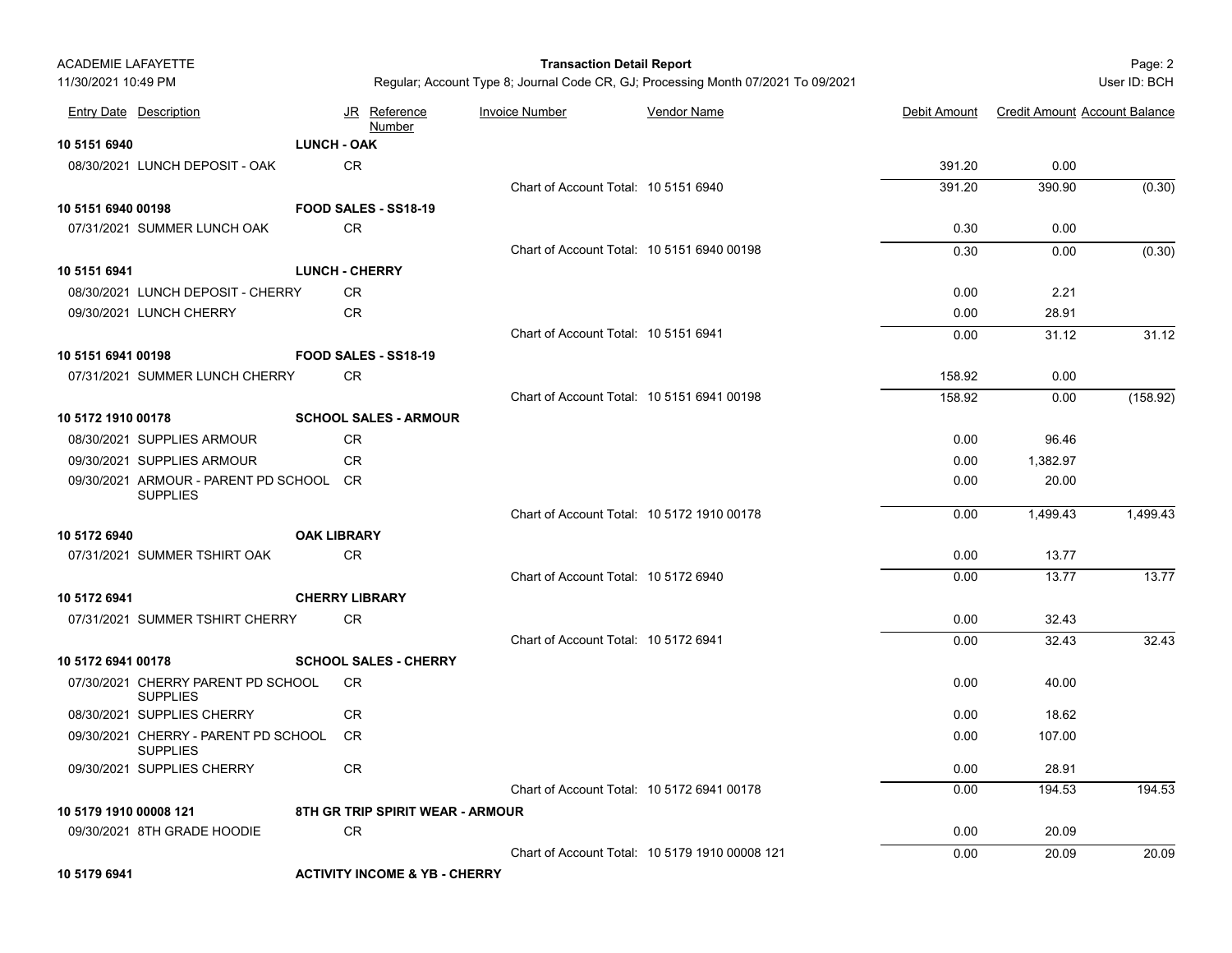| <b>ACADEMIE LAFAYETTE</b><br>11/30/2021 10:49 PM |                                                               |                    |                                          | <b>Transaction Detail Report</b>     | Regular; Account Type 8; Journal Code CR, GJ; Processing Month 07/2021 To 09/2021 |              |                                      | Page: 3<br>User ID: BCH |
|--------------------------------------------------|---------------------------------------------------------------|--------------------|------------------------------------------|--------------------------------------|-----------------------------------------------------------------------------------|--------------|--------------------------------------|-------------------------|
|                                                  |                                                               |                    |                                          |                                      |                                                                                   |              |                                      |                         |
|                                                  | <b>Entry Date Description</b>                                 |                    | JR Reference<br>Number                   | <b>Invoice Number</b>                | <b>Vendor Name</b>                                                                | Debit Amount | <b>Credit Amount Account Balance</b> |                         |
| 10 5179 6941                                     |                                                               |                    | <b>ACTIVITY INCOME &amp; YB - CHERRY</b> |                                      |                                                                                   |              |                                      |                         |
|                                                  | 07/31/2021 YEARBOOK CHERRY                                    |                    | <b>CR</b>                                |                                      |                                                                                   | 0.00         | 14.37                                |                         |
|                                                  |                                                               |                    |                                          | Chart of Account Total: 10 5179 6941 |                                                                                   | 0.00         | 14.37                                | 14.37                   |
| 10 5191                                          |                                                               |                    | <b>RENTAL OF BUILDING</b>                |                                      |                                                                                   |              |                                      |                         |
| 07/30/2021 RENT                                  |                                                               |                    | <b>CR</b>                                |                                      |                                                                                   | 0.00         | 17,500.00                            |                         |
|                                                  | 08/30/2021 RENTALS                                            |                    | CR                                       |                                      |                                                                                   | 0.00         | 10,000.00                            |                         |
| 09/30/2021 RENT                                  |                                                               |                    | CR                                       |                                      |                                                                                   | 0.00         | 10,000.00                            |                         |
|                                                  |                                                               |                    |                                          | Chart of Account Total: 10 5191      |                                                                                   | 0.00         | 37,500.00                            | 37,500.00               |
| 10 5192 0000 00000 194                           |                                                               | <b>ANNUAL FUND</b> |                                          |                                      |                                                                                   |              |                                      |                         |
|                                                  | 07/30/2021 ANNUAL FUND                                        |                    | <b>CR</b>                                |                                      |                                                                                   | 0.00         | 15,102.24                            |                         |
|                                                  | 07/31/2021 TO RECLASS PAYMENT TO<br><b>CORRECT ACCOUNT</b>    | GJ                 |                                          |                                      |                                                                                   | 8,474.96     | 0.00                                 |                         |
|                                                  | 07/31/2021 TO RECLASSIFY ANNUAL FUND<br><b>CONTRIBUTIONS</b>  | GJ                 |                                          |                                      |                                                                                   | 0.00         | 109.54                               |                         |
|                                                  | 08/30/2021 ANNUAL FUND                                        |                    | <b>CR</b>                                |                                      |                                                                                   | 0.00         | 24,435.33                            |                         |
|                                                  | 08/30/2021 TO TRANSFER CASH RECEIPT TO GJ<br><b>CRRT ACCT</b> |                    |                                          |                                      |                                                                                   | 20,000.00    | 0.00                                 |                         |
|                                                  | 08/30/2021 ANNUAL FUND                                        |                    | <b>CR</b>                                |                                      |                                                                                   | 0.00         | 24.01                                |                         |
|                                                  | 08/30/2021 TO RECLASSIFY AF<br>CONTRIBUTIONS TO FD 10         | GJ                 |                                          |                                      |                                                                                   | 0.00         | 110.00                               |                         |
|                                                  | 09/30/2021 ANNUAL FUND                                        |                    | <b>CR</b>                                |                                      |                                                                                   | 0.00         | 292.55                               |                         |
|                                                  | 09/30/2021 ANNUAL FUND                                        |                    | <b>CR</b>                                |                                      |                                                                                   | 0.00         | 12,869.62                            |                         |
|                                                  | 09/30/2021 TO RECLASS ANNUAL FUND<br><b>CONTRIBUTIONS</b>     | GJ                 |                                          |                                      |                                                                                   | 0.00         | 110.00                               |                         |
|                                                  |                                                               |                    |                                          |                                      | Chart of Account Total: 10 5192 0000 00000 194                                    | 28,474.96    | 53,053.29                            | 24,578.33               |
| 10 5192 0000 00009 194                           |                                                               |                    | <b>ANNUAL FUND RAFFLE</b>                |                                      |                                                                                   |              |                                      |                         |
|                                                  | 09/30/2021 ANNUAL FUND RAFFLE                                 |                    | <b>CR</b>                                |                                      |                                                                                   | 0.00         | 30,996.93                            |                         |
|                                                  |                                                               |                    |                                          |                                      | Chart of Account Total: 10 5192 0000 00009 194                                    | 0.00         | 30,996.93                            | 30,996.93               |
| 10 5192 0000 00101                               |                                                               |                    | <b>PARENT ASSOCIATION</b>                |                                      |                                                                                   |              |                                      |                         |
|                                                  | 08/30/2021 AMAZON FUNDRAISING                                 |                    | <b>CR</b>                                |                                      |                                                                                   | 0.00         | 585.25                               |                         |
|                                                  |                                                               |                    |                                          |                                      | Chart of Account Total: 10 5192 0000 00101                                        | 0.00         | 585.25                               | 585.25                  |
| 10 5192 0000 00101 131                           |                                                               |                    | <b>TRASH BAG SALES</b>                   |                                      |                                                                                   |              |                                      |                         |
|                                                  | 09/30/2021 TRASH BAG SALE FUNDRAISER CR                       |                    |                                          |                                      |                                                                                   | 0.00         | 3,494.12                             |                         |
|                                                  | 09/30/2021 TRASH BAG SALE FUNDRAISER CR                       |                    |                                          |                                      |                                                                                   | 0.00         | 200.00                               |                         |
|                                                  |                                                               |                    |                                          |                                      | Chart of Account Total: 10 5192 0000 00101 131                                    | 0.00         | 3,694.12                             | 3,694.12                |
| 10 5192 0000 00703                               |                                                               | <b>FACE GRANT</b>  |                                          |                                      |                                                                                   |              |                                      |                         |
|                                                  | 09/30/2021 FACE INTERN GRANT                                  |                    | CR                                       |                                      |                                                                                   | 0.00         | 4,000.00                             |                         |
|                                                  |                                                               |                    |                                          |                                      | Chart of Account Total: 10 5192 0000 00703                                        | 0.00         | 4,000.00                             | 4,000.00                |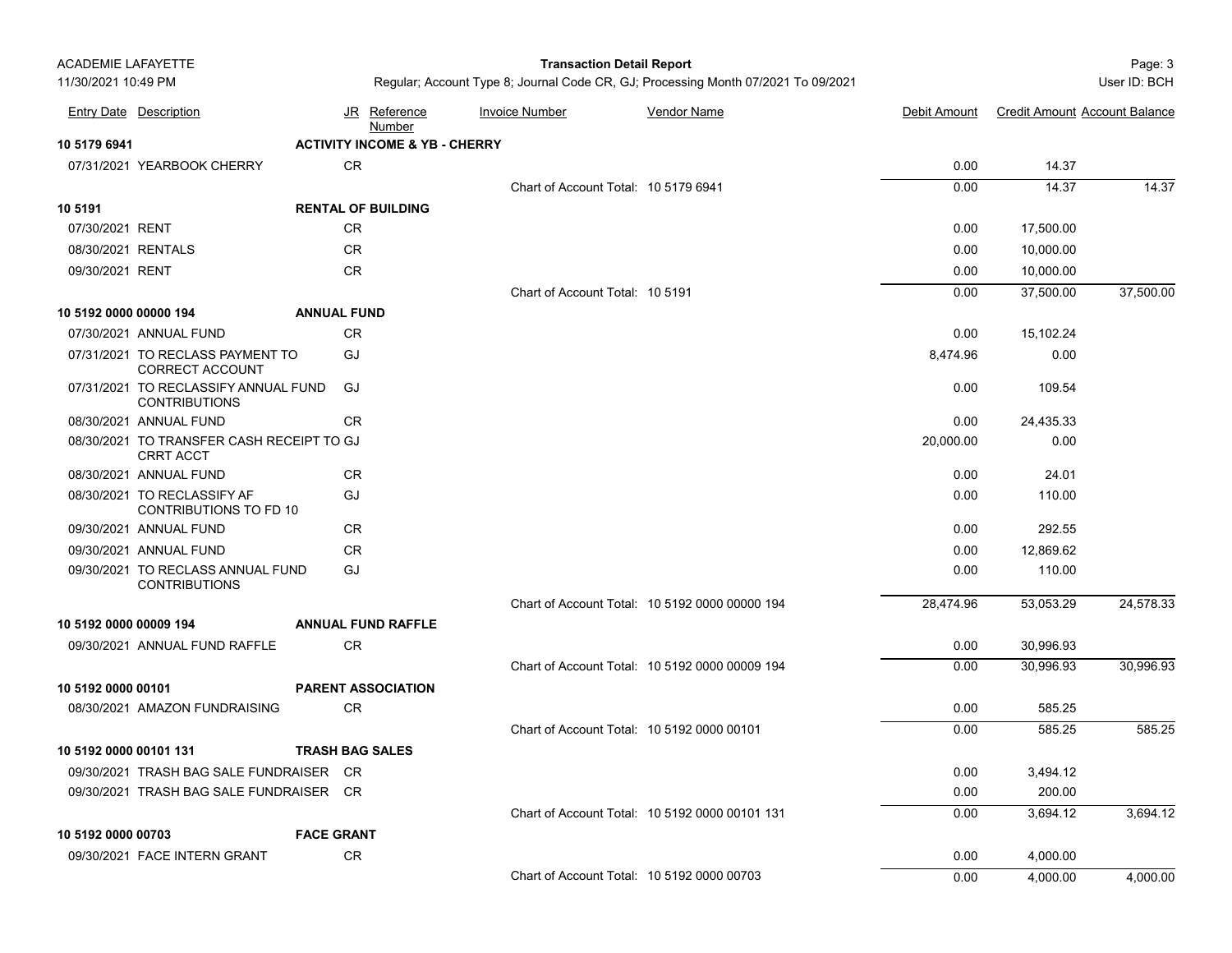## Page: 4 **Transaction Detail Report**

Regular; Account Type 8; Journal Code CR, GJ; Processing Month 07/2021 To 09/2021 User Manusculphian User ID: BCH

|                    | Entry Date Description                                           |           | JR Reference<br>Number                        | <b>Invoice Number</b>                      | Vendor Name | Debit Amount | <b>Credit Amount Account Balance</b> |            |
|--------------------|------------------------------------------------------------------|-----------|-----------------------------------------------|--------------------------------------------|-------------|--------------|--------------------------------------|------------|
| 10 5198            |                                                                  |           | <b>OTHER LOCAL REVENUE</b>                    |                                            |             |              |                                      |            |
|                    | 07/30/2021 TO RECORD MO-941 DISCOUNTS GJ<br>AND FEES             |           |                                               |                                            |             | 0.00         | 39.50                                |            |
|                    | 07/30/2021 TO RECORD MO-941 DISCOUNTS GJ<br><b>AND FEES</b>      |           |                                               |                                            |             | 0.00         | 65.50                                |            |
|                    | 08/30/2021 TO RECORD MO-941 DISCOUNTS GJ<br><b>AND FEES</b>      |           |                                               |                                            |             | 0.00         | 52.50                                |            |
|                    | 08/30/2021 TO RECORD MO-941 DISCOUNTS GJ<br>AND FEES             |           |                                               |                                            |             | 0.00         | 59.50                                |            |
|                    | 09/30/2021 TO RECORD MO-941 DISCOUNTS GJ<br><b>AND FEES</b>      |           |                                               |                                            |             | 0.00         | 54.50                                |            |
|                    | 09/30/2021 TO RECORD MO-941 DISCOUNTS GJ<br><b>AND FEES</b>      |           |                                               |                                            |             | 0.00         | 44.50                                |            |
|                    |                                                                  |           |                                               | Chart of Account Total: 10 5198            |             | 0.00         | 316.00                               | 316.00     |
| 10 5198 0000 05311 |                                                                  |           | <b>OTHER LOCAL REVENUE - INEQUITY FUNDING</b> |                                            |             |              |                                      |            |
|                    | 07/30/2021 Correction: KCPS BASIC FORMULA CR<br><b>FINAL PAY</b> |           |                                               |                                            |             | 0.00         | 15,358.57                            |            |
|                    |                                                                  |           |                                               | Chart of Account Total: 10 5198 0000 05311 |             | 0.00         | 15,358.57                            | 15,358.57  |
| 10 5311            | <b>BASIC FORMULA</b>                                             |           |                                               |                                            |             |              |                                      |            |
|                    | 05/31/2021 TO RECONCILE FUND 20 REV<br>AND EXP                   | GJ        |                                               |                                            |             | 507,334.83   | 0.00                                 |            |
|                    | 05/31/2021 TO RECONCILE FUND 20 REV<br>AND EXP                   | GJ        |                                               |                                            |             | 0.00         | 507,334.83                           |            |
|                    | 07/30/2021 BASIC FORMULA                                         | <b>CR</b> |                                               |                                            |             | 0.00         | 733,172.00                           |            |
|                    | 07/30/2021 Reversal: KCPS BASIC FORMULA CR<br><b>FINAL PAYME</b> |           |                                               |                                            |             | 15,358.57    | 0.00                                 |            |
|                    | 07/30/2021 KCPS BASIC FORMULA FINAL<br><b>PAYMENT</b>            | <b>CR</b> |                                               |                                            |             | 0.00         | 15,358.57                            |            |
|                    | 07/31/2021 TO NET CURR LIAB IN FUND 10                           | GJ        |                                               |                                            |             | 0.00         | 421.45                               |            |
|                    | 07/31/2021 TO RECONCILE FD 20 REV AND<br><b>EXP</b>              | GJ        |                                               |                                            |             | 565,052.40   | 0.00                                 |            |
|                    | 08/30/2021 BASIC FORMULA - STATE MONIESCR                        |           |                                               |                                            |             | 0.00         | 718,018.00                           |            |
|                    | 08/30/2021 TO RECONCILE FUND 20 REV<br>AND EXP                   | GJ        |                                               |                                            |             | 539,119.80   | 0.00                                 |            |
|                    | 08/31/2021 TO NET CURR LIAB IN FUND 10                           | GJ        |                                               |                                            |             | 0.00         | 421.45                               |            |
|                    | 08/31/2021 TO NET CURR LIAB IN FUND 10                           | GJ        |                                               |                                            |             | 421.45       | 0.00                                 |            |
|                    | 08/31/2021 TO NET CURR LIAB IN FUND 10                           | GJ        |                                               |                                            |             | 421.45       | 0.00                                 |            |
|                    | 09/30/2021 BASIC FOMULA                                          | <b>CR</b> |                                               |                                            |             | 0.00         | 878,295.00                           |            |
|                    | 09/30/2021 TO RECONCILE FUND 20 REV<br>AND EXP                   | GJ        |                                               |                                            |             | 518,722.24   | 0.00                                 |            |
|                    |                                                                  |           |                                               | Chart of Account Total: 10 5311            |             | 2,146,430.74 | 2,853,021.30                         | 706,590.56 |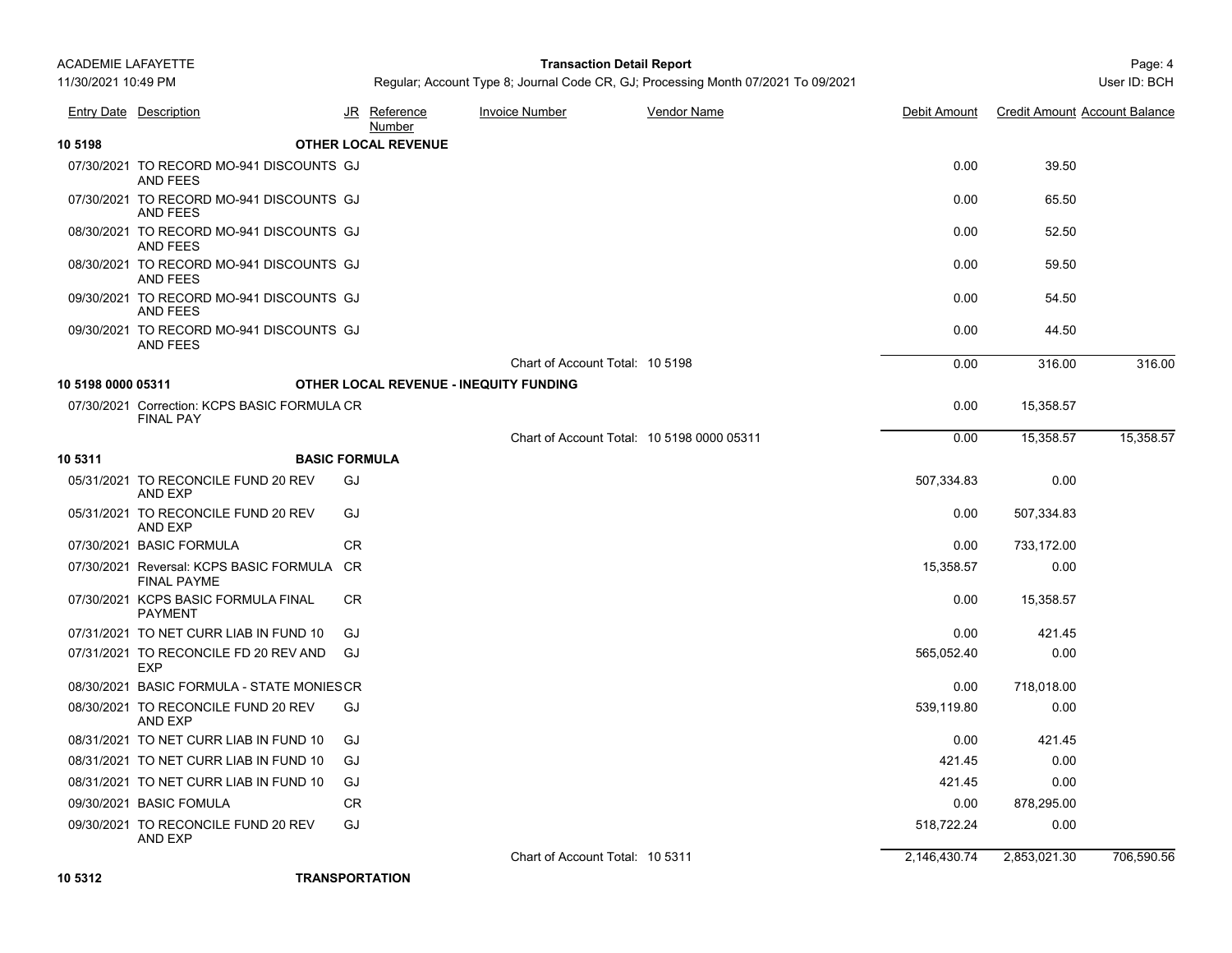## Page: 5 **Transaction Detail Report**

Regular; Account Type 8; Journal Code CR, GJ; Processing Month 07/2021 To 09/2021 User Manusculphian User ID: BCH

|         | <b>Entry Date Description</b>                              |            | JR Reference<br>Number                 | <b>Invoice Number</b>           | <b>Vendor Name</b> | Debit Amount | <b>Credit Amount Account Balance</b> |              |
|---------|------------------------------------------------------------|------------|----------------------------------------|---------------------------------|--------------------|--------------|--------------------------------------|--------------|
| 10 5312 |                                                            |            | <b>TRANSPORTATION</b>                  |                                 |                    |              |                                      |              |
|         | 07/30/2021 TRANSPORTATION                                  | ${\sf CR}$ |                                        |                                 |                    | 0.00         | 7,863.00                             |              |
|         | 08/30/2021 TRANSPORTATION                                  | CR         |                                        |                                 |                    | 0.00         | 7,862.00                             |              |
|         | 09/30/2021 TRANSPORTATION                                  | ${\sf CR}$ |                                        |                                 |                    | 0.00         | 7,863.00                             |              |
|         |                                                            |            |                                        | Chart of Account Total: 10 5312 |                    | 0.00         | 23,588.00                            | 23,588.00    |
| 10 5319 |                                                            |            | <b>CLASSROOM TRUST FUND</b>            |                                 |                    |              |                                      |              |
|         | 07/30/2021 CLASSROOM TRUST FUND                            | CR         |                                        |                                 |                    | 0.00         | 51,203.11                            |              |
|         | 08/30/2021 BASIC FORMULA - CLASSROOM<br><b>TRUST FUND</b>  | <b>CR</b>  |                                        |                                 |                    | 0.00         | 45,412.82                            |              |
|         | 09/30/2021 CLASSROOM TRUST FUND                            | CR         |                                        |                                 |                    | 0.00         | 48,276.21                            |              |
|         |                                                            |            |                                        | Chart of Account Total: 10 5319 |                    | 0.00         | 144,892.14                           | 144,892.14   |
| 10 5412 | <b>MEDICAID</b>                                            |            |                                        |                                 |                    |              |                                      |              |
|         | 09/30/2021 MEDICAID                                        | CR         |                                        |                                 |                    | 0.00         | 400.00                               |              |
|         |                                                            |            |                                        | Chart of Account Total: 10 5412 |                    | 0.00         | 400.00                               | 400.00       |
| 10 5425 |                                                            |            | <b>CARES TRANSPORTATION SUPPLEMENT</b> |                                 |                    |              |                                      |              |
|         | 07/30/2021 CARES TRANSPORTATION<br><b>SUPPLEMENT</b>       | CR         |                                        |                                 |                    | 0.00         | 15,800.09                            |              |
|         |                                                            |            |                                        | Chart of Account Total: 10 5425 |                    | 0.00         | 15,800.09                            | 15,800.09    |
| 10 5445 |                                                            |            | <b>FEDERAL SCHOOL LUNCH PROGRAM</b>    |                                 |                    |              |                                      |              |
|         | 07/30/2021 Correction: FOOD & NUTRITION<br><b>LUNCH</b>    | <b>CR</b>  |                                        |                                 |                    | 0.00         | 23,452.58                            |              |
|         | 09/30/2021 FOOD & NUTRITION LUNCH<br><b>PAYMENT</b>        | CR         |                                        |                                 |                    | 0.00         | 14,487.32                            |              |
|         |                                                            |            |                                        | Chart of Account Total: 10 5445 |                    | 0.00         | 37,939.90                            | 37,939.90    |
| 10 5446 |                                                            |            | <b>FOOD SERVICES BREAKFAST PAYMENT</b> |                                 |                    |              |                                      |              |
|         | 07/30/2021 FOOD & NUTRITION BREAKFAST CR                   |            |                                        |                                 |                    | 0.00         | 9,602.74                             |              |
|         | 09/30/2021 FOOD & NUTRITION BREAKFAST CR<br><b>PAYMENT</b> |            |                                        |                                 |                    | 0.00         | 4,298.15                             |              |
|         |                                                            |            |                                        | Chart of Account Total: 10 5446 |                    | 0.00         | 13,900.89                            | 13,900.89    |
| 10 5465 | <b>TITLE II.A</b>                                          |            |                                        |                                 |                    |              |                                      |              |
|         | 07/30/2021 FOOD & NUTRITION LUNCH                          | CR         |                                        |                                 |                    | 0.00         | 23,452.58                            |              |
|         | 07/30/2021 Reversal: FOOD & NUTRITION<br><b>LUNCH</b>      | CR         |                                        |                                 |                    | 23,452.58    | 0.00                                 |              |
|         |                                                            |            |                                        | Chart of Account Total: 10 5465 |                    | 23,452.58    | 23,452.58                            | 0.00         |
|         |                                                            |            |                                        | Account Type Total:             | Revenue            | 2,198,946.01 | 3,546,099.82                         | 1,347,153.81 |
|         |                                                            |            |                                        | Fund Total:                     | 10                 | 2,198,946.01 | 3,546,099.82                         | 1,347,153.81 |

**Fund: 20 SPECIAL REVENUE 20 5113 PROP C**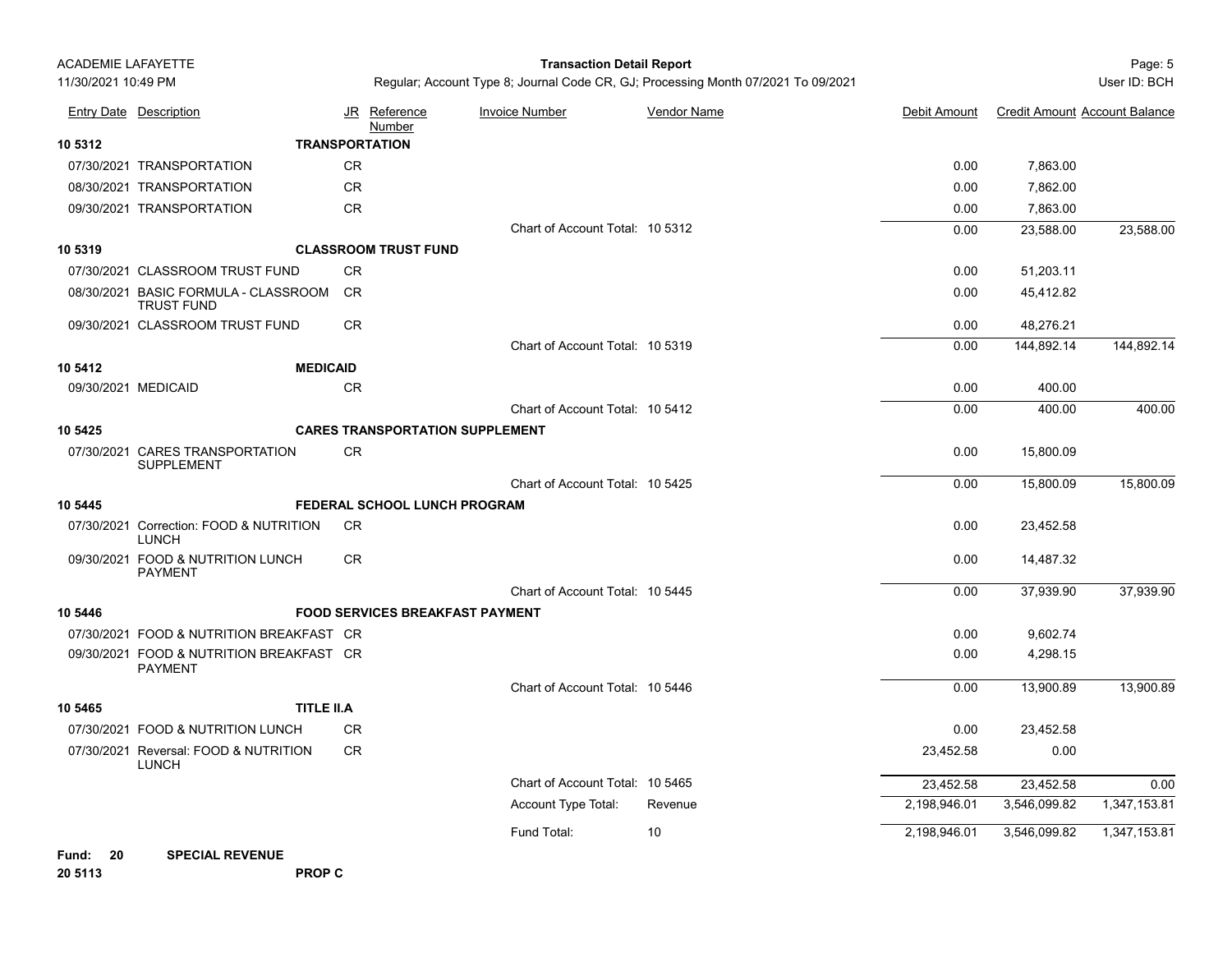## Page: 6 **Transaction Detail Report**

Regular; Account Type 8; Journal Code CR, GJ; Processing Month 07/2021 To 09/2021 User Manusculph and Muser ID: BCH

|                        | <b>Entry Date Description</b>                                |                      | JR Reference<br>Number    | <b>Invoice Number</b>           | <b>Vendor Name</b>                             | Debit Amount | <b>Credit Amount Account Balance</b> |              |
|------------------------|--------------------------------------------------------------|----------------------|---------------------------|---------------------------------|------------------------------------------------|--------------|--------------------------------------|--------------|
| 20 5113                |                                                              | <b>PROP C</b>        |                           |                                 |                                                |              |                                      |              |
| 07/30/2021 PROP C      |                                                              | CR                   |                           |                                 |                                                | 0.00         | 49,633.31                            |              |
| 08/30/2021 PROP C      |                                                              | CR                   |                           |                                 |                                                | 0.00         | 62,245.82                            |              |
| 09/30/2021 PROP C      |                                                              | <b>CR</b>            |                           |                                 |                                                | 0.00         | 49,813.19                            |              |
|                        |                                                              |                      |                           | Chart of Account Total: 20 5113 |                                                | 0.00         | 161,692.32                           | 161,692.32   |
| 20 5192 0000 00000 194 |                                                              | <b>ANNUAL FUND</b>   |                           |                                 |                                                |              |                                      |              |
|                        | 07/31/2021 TO RECLASSIFY ANNUAL FUND<br><b>CONTRIBUTIONS</b> | GJ                   |                           |                                 |                                                | 109.54       | 0.00                                 |              |
|                        | 08/30/2021 TO RECLASSIFY AF<br>CONTRIBUTIONS TO FD 10        | GJ                   |                           |                                 |                                                | 110.00       | 0.00                                 |              |
|                        | 09/30/2021 TO RECLASS ANNUAL FUND<br><b>CONTRIBUTIONS</b>    | GJ                   |                           |                                 |                                                | 110.00       | 0.00                                 |              |
|                        |                                                              |                      |                           |                                 | Chart of Account Total: 20 5192 0000 00000 194 | 329.54       | 0.00                                 | (329.54)     |
| 20 5311                |                                                              | <b>BASIC FORMULA</b> |                           |                                 |                                                |              |                                      |              |
|                        | 05/31/2021 TO RECONCILE FUND 20 REV<br><b>AND EXP</b>        | GJ                   |                           |                                 |                                                | 507,334.83   | 0.00                                 |              |
|                        | 05/31/2021 TO RECONCILE FUND 20 REV<br>AND EXP               | GJ                   |                           |                                 |                                                | 0.00         | 507,334.83                           |              |
|                        | 07/31/2021 TO RECONCILE FD 20 REV AND<br><b>EXP</b>          | GJ                   |                           |                                 |                                                | 0.00         | 565,052.40                           |              |
|                        | 07/31/2021 TO NET CURR LIAB IN FUND 10                       | GJ                   |                           |                                 |                                                | 421.45       | 0.00                                 |              |
|                        | 08/30/2021 TO RECONCILE FUND 20 REV<br>AND EXP               | GJ                   |                           |                                 |                                                | 0.00         | 539,119.80                           |              |
|                        | 08/31/2021 TO NET CURR LIAB IN FUND 10                       | GJ                   |                           |                                 |                                                | 421.45       | 0.00                                 |              |
|                        | 08/31/2021 TO NET CURR LIAB IN FUND 10                       | GJ                   |                           |                                 |                                                | 0.00         | 421.45                               |              |
|                        | 08/31/2021 TO NET CURR LIAB IN FUND 10                       | GJ                   |                           |                                 |                                                | 0.00         | 421.45                               |              |
|                        | 09/30/2021 TO RECONCILE FUND 20 REV<br>AND EXP               | GJ                   |                           |                                 |                                                | 0.00         | 518,722.24                           |              |
|                        |                                                              |                      |                           | Chart of Account Total: 20 5311 |                                                | 508,177.73   | 2,131,072.17                         | 1,622,894.44 |
|                        |                                                              |                      |                           | Account Type Total:             | Revenue                                        | 508,507.27   | 2,292,764.49                         | 1,784,257.22 |
|                        |                                                              |                      |                           | Fund Total:                     | 20                                             | 508,507.27   | 2,292,764.49                         | 1,784,257.22 |
| Fund:<br>40            | <b>CAPITAL PROJECTS</b>                                      |                      |                           |                                 |                                                |              |                                      |              |
| 40 5192 0000 00111 194 |                                                              |                      | <b>ANNUAL FUND RAISER</b> |                                 |                                                |              |                                      |              |
|                        | 07/31/2021 ANNUAL FUND                                       | <b>CR</b>            |                           |                                 |                                                | 0.00         | 906.87                               |              |
|                        | 08/30/2021 ANNUAL FUND                                       | <b>CR</b>            |                           |                                 |                                                | 0.00         | 965.36                               |              |
|                        | 09/30/2021 ANNUAL FUND                                       | CR                   |                           |                                 |                                                | 0.00         | 783.38                               |              |
|                        |                                                              |                      |                           |                                 | Chart of Account Total: 40 5192 0000 00111 194 | 0.00         | 2,655.61                             | 2,655.61     |
|                        |                                                              |                      |                           | Account Type Total:             | Revenue                                        | 0.00         | 2,655.61                             | 2,655.61     |
|                        |                                                              |                      |                           | Fund Total:                     | 40                                             | 0.00         | 2.655.61                             | 2,655.61     |